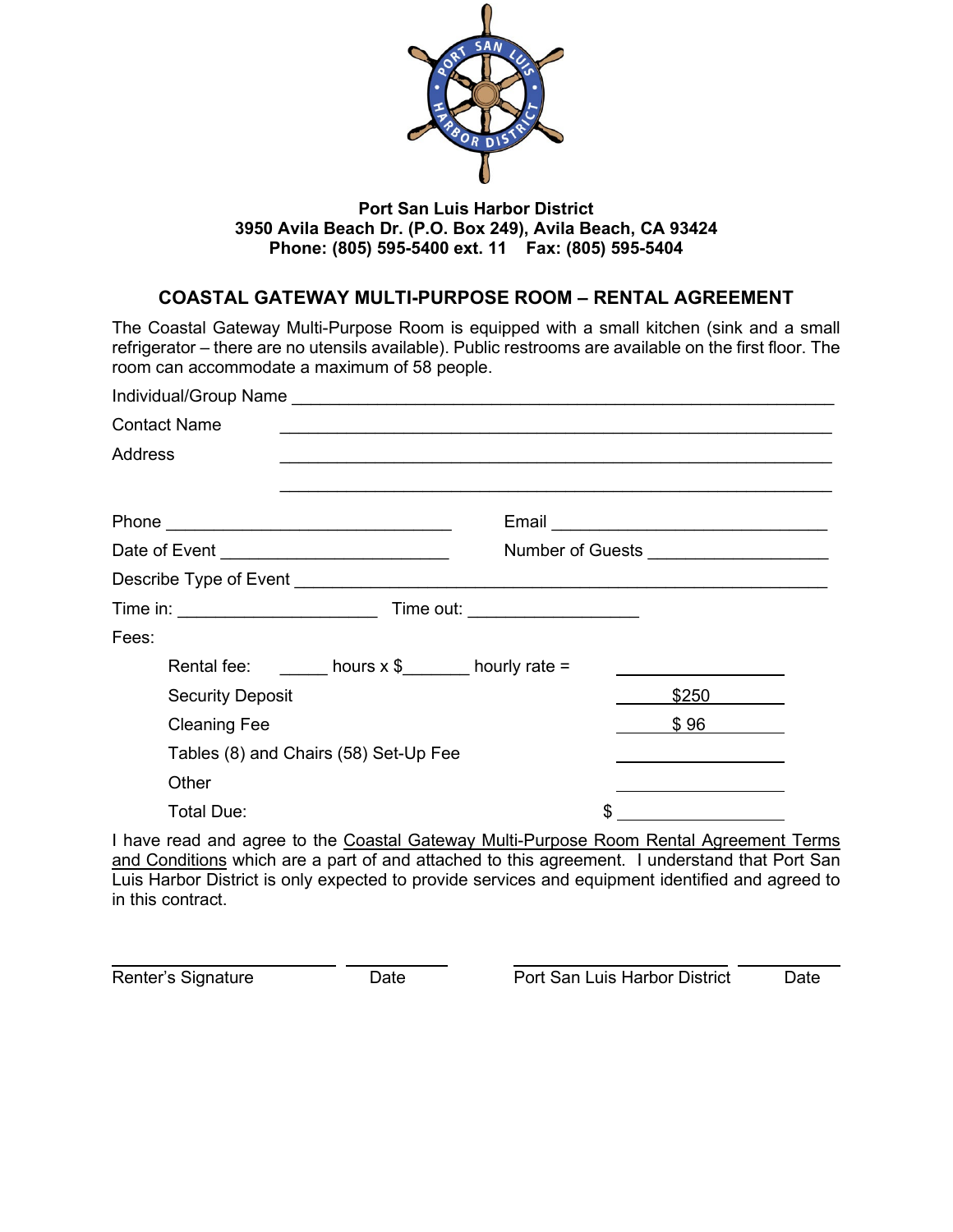# 2

#### **PORT SAN LUIS HARBOR DISTRICT COASTAL GATEWAY MULTI-PURPOSE ROOM RENTAL AGREEMENT**

#### **Coastal Gateway Multi-Purpose Room Rental Agreement Terms and Conditions:**

**Agreement.** Renter agrees to rent the Rental Space (defined below) from Port San Luis Harbor District (PSLHD) according to the terms of this Multi-Purpose Room Rental Agreement (Agreement).

#### **Renter initial**

**Rental Space**. The space rented under this Agreement is the Multi-Purpose Room located on the second floor of the Coastal Gateway Building located at 3900 Avila Beach Dr, Avila Beach, CA. The maximum occupancy of the Multi-Purpose Room is 58 people. Renter affirmatively represents that Renter has seen or otherwise understands the physical location, rooms and facilities being rented under this Agreement. The rental space does not include parking. Renter affirmatively represents that Renter understands parking space is limited and may not be available in the immediate vicinity of the facility.

**Renter initial** 

**Kitchen.** There is a small room adjacent to the meeting room with a sink, small refrigerator, and countertop space. The room does not feature a full kitchen.

**Renter initial** 

**Restrooms.** Public restrooms are located on the first floor of the building.

|  | <b>Renter initial</b> |  |
|--|-----------------------|--|
|  |                       |  |

**Hours of Availability.** The Multi-Purpose Room is generally available Daily from 8:00 am until 11:00 pm\* (includes clean-up time)

\*Events must end by 10:00 pm, with all clean up to be completed by 11:00 pm.

Other arrangements will be considered on a case-by-case basis.

**Renter initial** 

**Rental Rates and Payments.** Rental rates are as follows:

Sunday thru Thursday: \$39 per hour. The minimum fee (4 hrs.) is \$156. Friday and Saturday: \$52 per hour. The minimum fee (4 hrs.) is \$208.

The total rental fee, including deposit and cleaning fee as set forth on the first page of this Agreement, must be received by PSLHD no less than three weeks prior to the date of the rental period, unless other arrangements have been agreed to by PSLHD. Failure to pay the rent may result in forfeiture of the Renal Space for the rental period.

**Renter initial** 

**Deposits and Deposit Refunds.** In additional to the rental fee, all Renters are required to submit a \$250 Security Deposit along with the rental fee The Security Deposit shall be refunded to the Renter within 10 business days after the rental, less any itemized cleaning or repair costs, if required.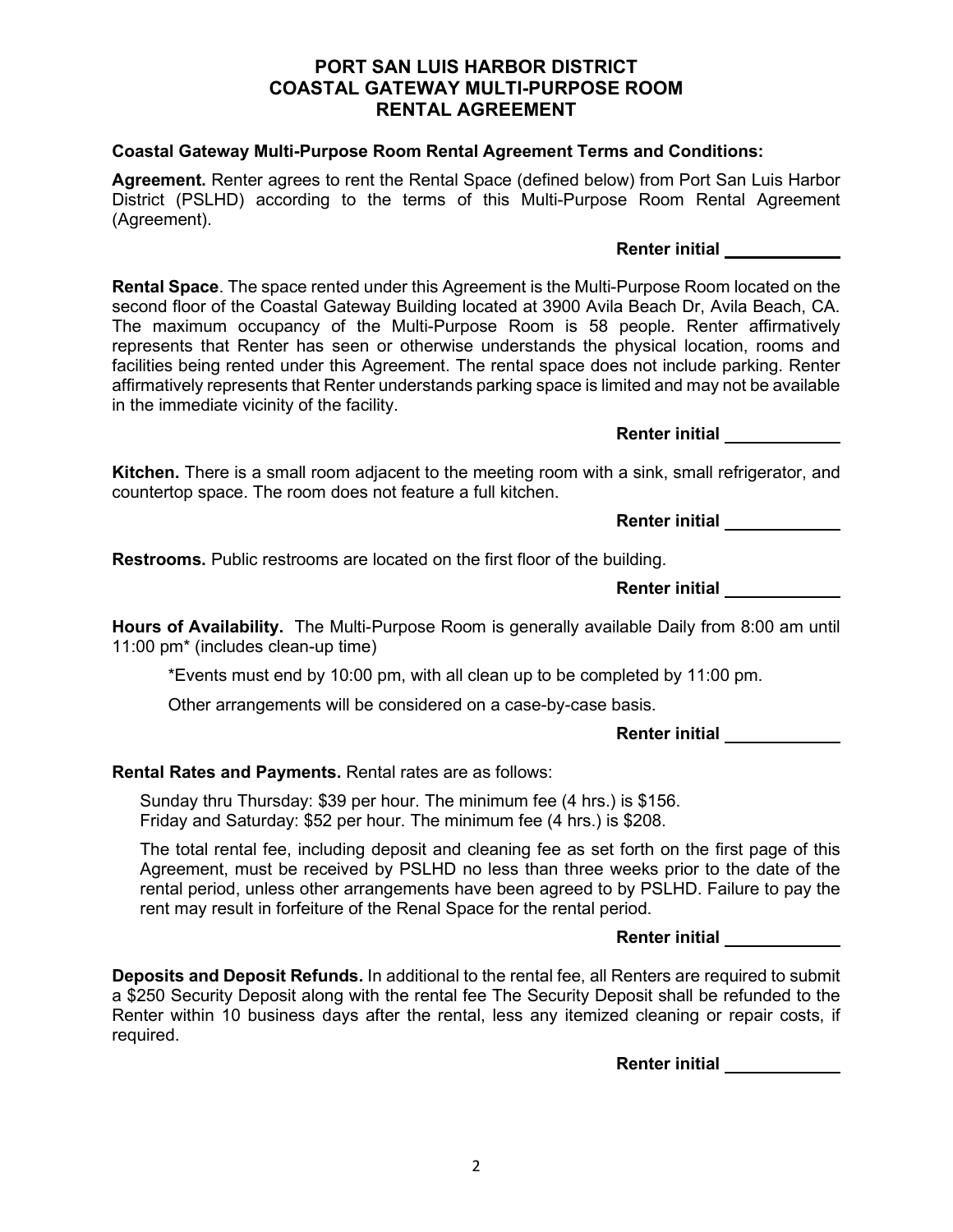#### **PORT SAN LUIS HARBOR DISTRICT COASTAL GATEWAY MULTI-PURPOSE ROOM RENTAL AGREEMENT**

**Cleaning Fee and Trash Removal.** All Renters will be charged a non-refundable room cleaning fee of \$96, collected in advance of the event as set forth on the first page of this Agreement. Renter is responsible for removing all trash from event and disposing of same in outside trash bins.

**Cancellation.** In the case of event cancellation, all prepaid rental fees and deposits will be returned to Renter, less a \$53 Cancellation Admin Fee.

**Insurance.** A certificate of insurance is required. Renters must procure, at their own expense, a Comprehensive General Liability Insurance policy in the amount of \$1,000,000 for the time period to cover the rental event [Special Event Insurance] naming Port San Luis Harbor District as an additional insured. The certificate of insurance must be received by PSLHD at least three days prior to the event.

**Telephone/Wireless Internet.** Telephone access for conference calls requires an access code. Wireless internet service is available for Renters.

**Service of Alcoholic Beverages.** Renter agrees to abide by all laws and regulations regarding service and consumption of alcoholic beverages on the premises. In addition, renters who will be selling alcoholic beverages must obtain and display the proper permit from the appropriate California state agency. The permit and the person who obtained the permit must be present throughout the entire event. If alcohol is served, a security guard may be required to be on the premises, at the Renter's expense. Should a security guard be required, the Renter will be responsible for hiring a firm/company acceptable to the District. Kegs may not be used to serve beer without PSLHD's prior approval.

**Availability.** Equipment must be dropped off and picked up during the rental span. Absolutely no items may remain in or around the facility before or after the rental period. Set-up and clean-up hours will be included in the rental time and price. All events must conclude by 10:00 pm and clean-up must be completed by 11:00 pm. All persons, supplies, and decorations must be out of the building by that time unless permitted in the Rental Agreement, no materials may be stored, left or placed outside of the Rental Space.

**Conditions of Use.** Renter's activities during the Rental Period must be compatible with use of the building and activities adjacent to the Rental Space and building. This included, but is not limited to, playing music or making any noise that is at a level that is reasonable under the circumstances. Amplified live music is not permitted in the facility. Amplified music provided by a disc jockey is allowed inside the building only. There is no dance floor in the facility. Smoking and the use of tobacco is not permitted anywhere in the building or on the decking on the second floor of the building. Renter must inspect the Rental Space immediately prior to the event and accept the facilities in their present condition. The Rental Space must be cleaned and returned to PSLHD

#### **Renter initial**

**Renter initial** 

**Renter initial** 

## **Renter initial**

**Renter initial**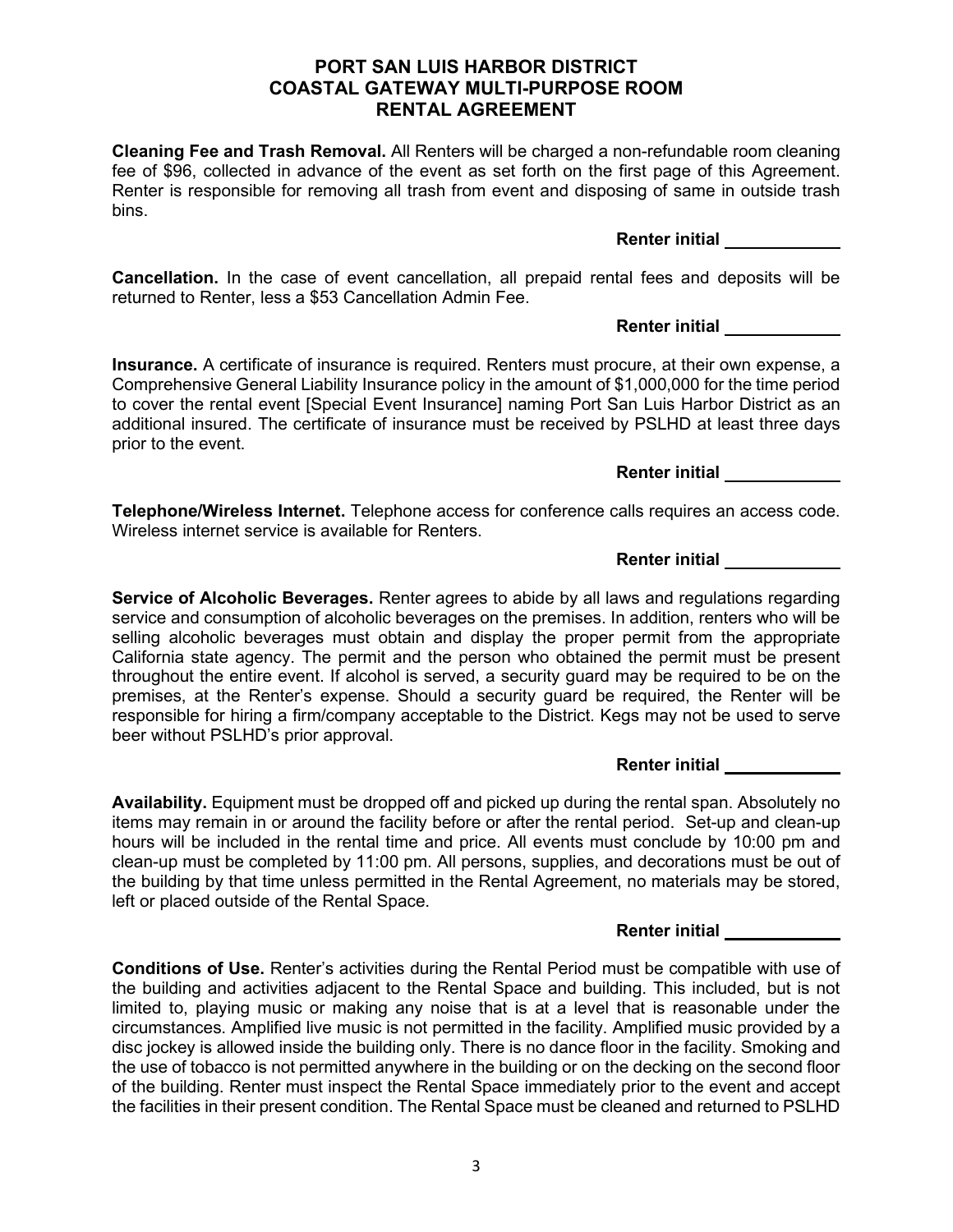#### **PORT SAN LUIS HARBOR DISTRICT COASTAL GATEWAY MULTI-PURPOSE ROOM RENTAL AGREEMENT**

in the condition it was in prior to the rental. The Renter shall remove all trash from the Multi-Purpose Room and shall properly seal and place all trash in the large bins downstairs, adjacent to the building.

**Renter initial** 

**Equipment.** Eight banquet tables (four 8' and four 6') and chairs for 58 people are available/included with rental of the Multi-Purpose Room. A set-up fee of \$96 will be charged if District staff is requested to set up the tables and chairs.

#### **Renter initial**

**Signs and Decorations.** Signs may not be posted outside of the multi-purpose room except one sign may be placed on the front of the building directing Renter's guests to the second floor (maximum size is 24" x 24"). Use of sequins, glitter, confetti, silly string, sparkles, rice, birdseed, or similar materials is not allowed. The use of fire or open flame of any kind, fireworks of any kind, or any toxic or noxious material is strictly prohibited. Signs or decorations may be affixed to any surface only if such affixation will not mar, deface or leave a mark on the surface when removed. Tacks may be used to attach decorations or other material to the tack board on each wall. No nails, staples or tape may be used to hang anything on the walls or ceiling. NO PENETRATION OF ANY SURFACES IS ALLOWED. All tape, tacks or other such items used for decorations must be completely removed after the event. Any other decorations, signage, or construction must be pre-approved by PSLHD.

**Renter initial** 

**Children.** Children under the age of 13 years must be accompanied by an adult at all times. Functions and activities for minors must be chaperoned by at least one responsible individual who is 21 years of age or older.

**Renter initial** 

**Animals.** Dogs, cats, birds and other pets are not allowed in the facility at any time with the exception of service animals individually trained to provide assistance to an individual with a disability (i.e., guide dogs or signal dogs).

#### **Renter initial**

**Damages.** Renter is responsible for any loss or damage to the Rental space, adjoining facilities, building common areas, or building exterior or grounds. This includes all damages to any equipment, fixtures, surfaces, including the ceiling, floors and floor finishes, or any other property. Deposit may be used to offset the cost of such damages. Renter agrees and acknowledges that Renter's liability for loss or damages is not limited to the amount of the deposit received by PSLHD.